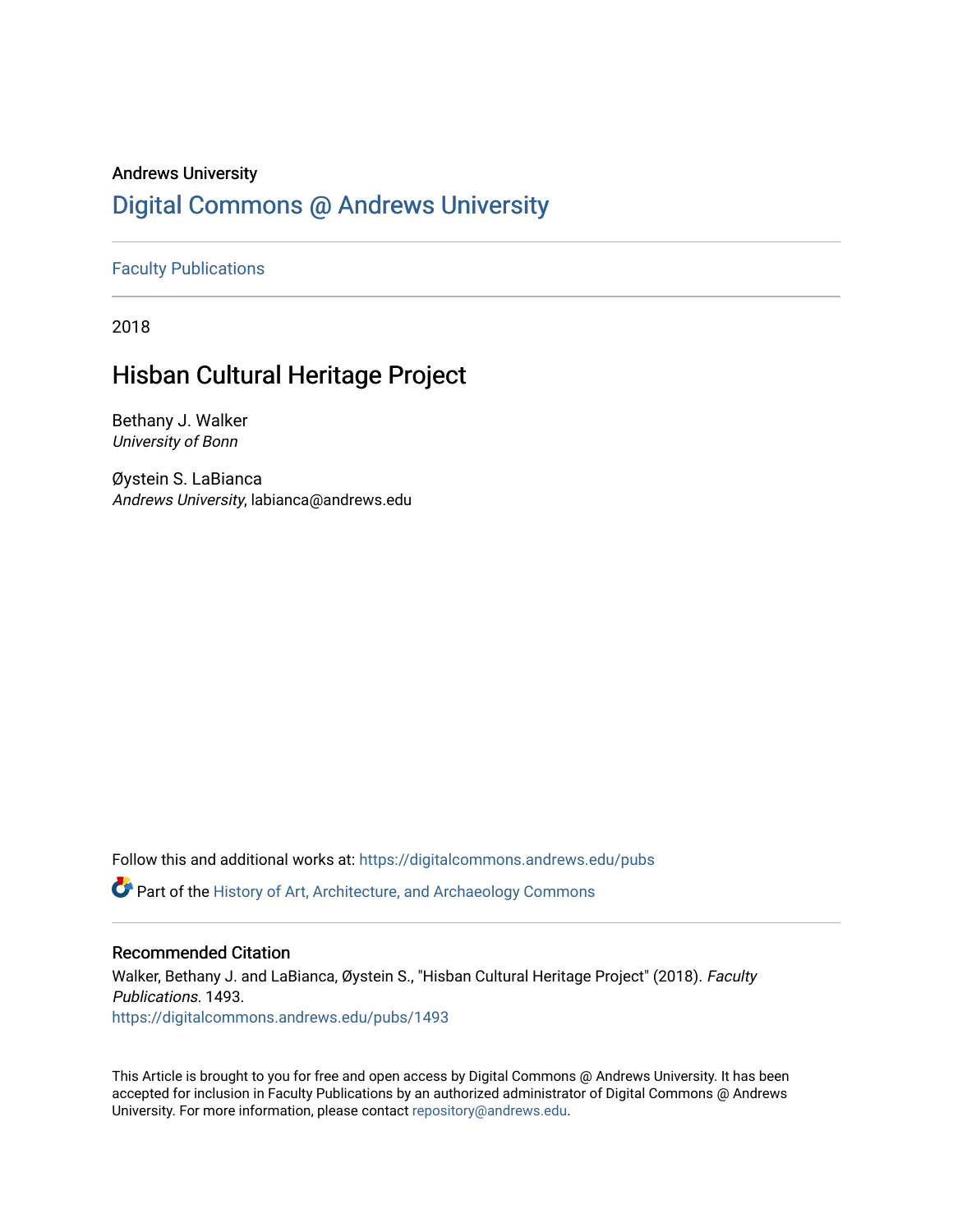

*Fig. 38. Fragment of an enameled glass beaker or bowl, with heraldic blazon and Arabic inscription (photo courtesy Felicitas Weber)*

# **HISBAN CULTURAL HERITAGE PROJECT**

**Bethany J. Walker** University of Bonn, **Øystein S. LaBianca** Andrews University

The 2016 excavation season at Tall Hisban took place over three weeks in May and June and focused on the western, northern and southern slopes of the tell. In addition to continued efforts at improving visitor access to the site and conservation of the standing ruins, the 2016 season was designed to address questions related to the history and development of the medieval Islamic settlement.

The well-preserved architectural remains of the farmhouses supporting the Mamluk-era castle, with their barrel vaults and beautifully plastered walls and floors, remain the most outstanding feature of the discoveries made in 2016. They are preserved in four fields, three of which were studied in detail this season, aided by photogrammetry and 3-D modelling.

Excavations on the southwest slope of the tell (Field O) have revealed a complex of four vaulted, single-roomed farmhouses, abutting one another and opening onto a shared, walled courtyard. One house was particularly well preserved, and a small storage space, partitioned in a corner and paved with octagonal flagstones of purple-hued flint, produced a quantity of imported glass and ceramics (Fig. 38). Extensive limestone detritus and flint debitage and worked flakes, the debris from stone working for house construction and apparent flintknapping, were recovered from the courtyard. The structure's foundation trench was reached, confirming an Abbasid construction date. The house was reoccupied and rebuilt in the Mamluk period.

Above the reservoir (Field B), excavation continued of a single